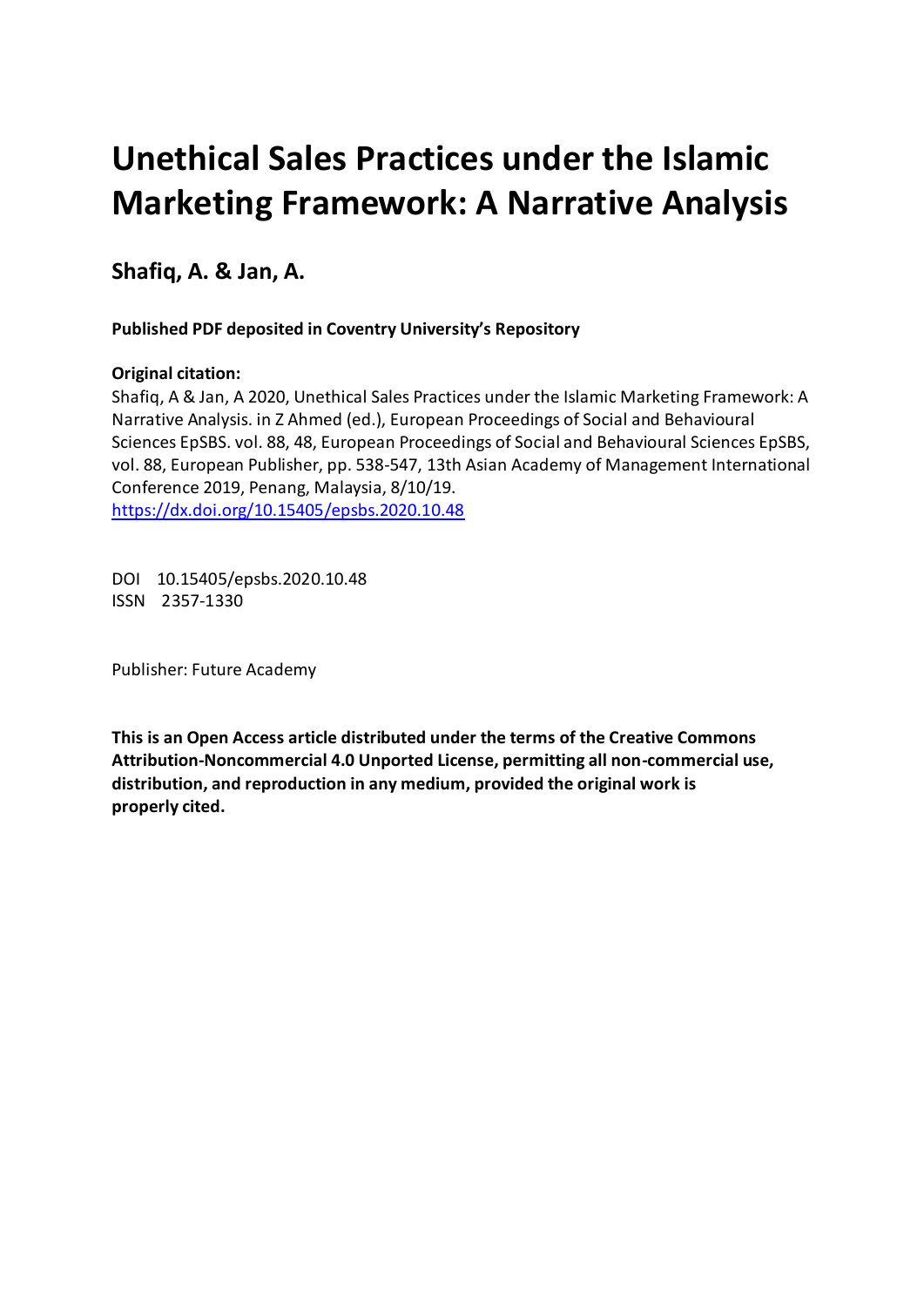

DOI: 10.15405/epsbs.2020.10.48

# **AAMC 2019 The 13th Asian Academy of Management International Conference 2019**

## **MARKETING FRAMEWORK: A NARRATIVE ANALYSIS UNETHICAL SALES PRACTICES UNDER THE ISLAMIC**

Ali Shafiq (a)\*, Anbareen Jan (b) \*Corresponding author

(a) School of Management and Marketing, Faculty of Business and Law, Taylor's University, No.1 Jalan Taylor's, Subang Jaya, 47500, Malaysia, aleeshafiq@gmail.com

 Taylor's, Subang Jaya, 47500, Malaysia, anbaralee@gmail.com (b) School of Education, Faculty of Social Sciences and Leisure Management, Taylor's University, No.1 Jalan

#### *Abstract*

 Personal selling is one promotional tool of marketing which is notorious for its ill-practices. While many researches are done from a third-party perspective, this paper takes a first-party perspective in data collection and analysis. This paper is a narrative of the writers' personal experience of a car dealer's use of was contacted in pure natural settings where his sales tactics were observed and narrated, noted for ethical marketing perspective as to why they are considered unethical. Finally, suggestions on how and why to avoid these practices are also given. This research holds theoretical significance for combining narrative approach with ethics in business; it holds practical significance in identifying and educating the practitioners and consumers about unethical sales tactics and why they should stop. unethical practices to sell. This study is presented in authors' personal tone and perspective. A car dealer issues, and discussed from Islamic marketing viewpoint. To explore the same narrative in detail, plot and significance analyses are used. The codes emerged from analysis are further analyzed from an Islamic

2357-1330 © 2020 Published by European Publisher.

Keywords: Personal selling, islamic marketing, narrative analysis, unethical sales practices, significance analysis,

Keywords: Personal selling, islamic marketing, narrative analysis, unethical sales practices, significance analysis.<br> **CO** O O O O This is an Open Access article distributed under the terms of the Creative Commons Attribut Unported License, permitting all non-commercial use, distribution, and reproduction in any medium, provided the original work is properly cited.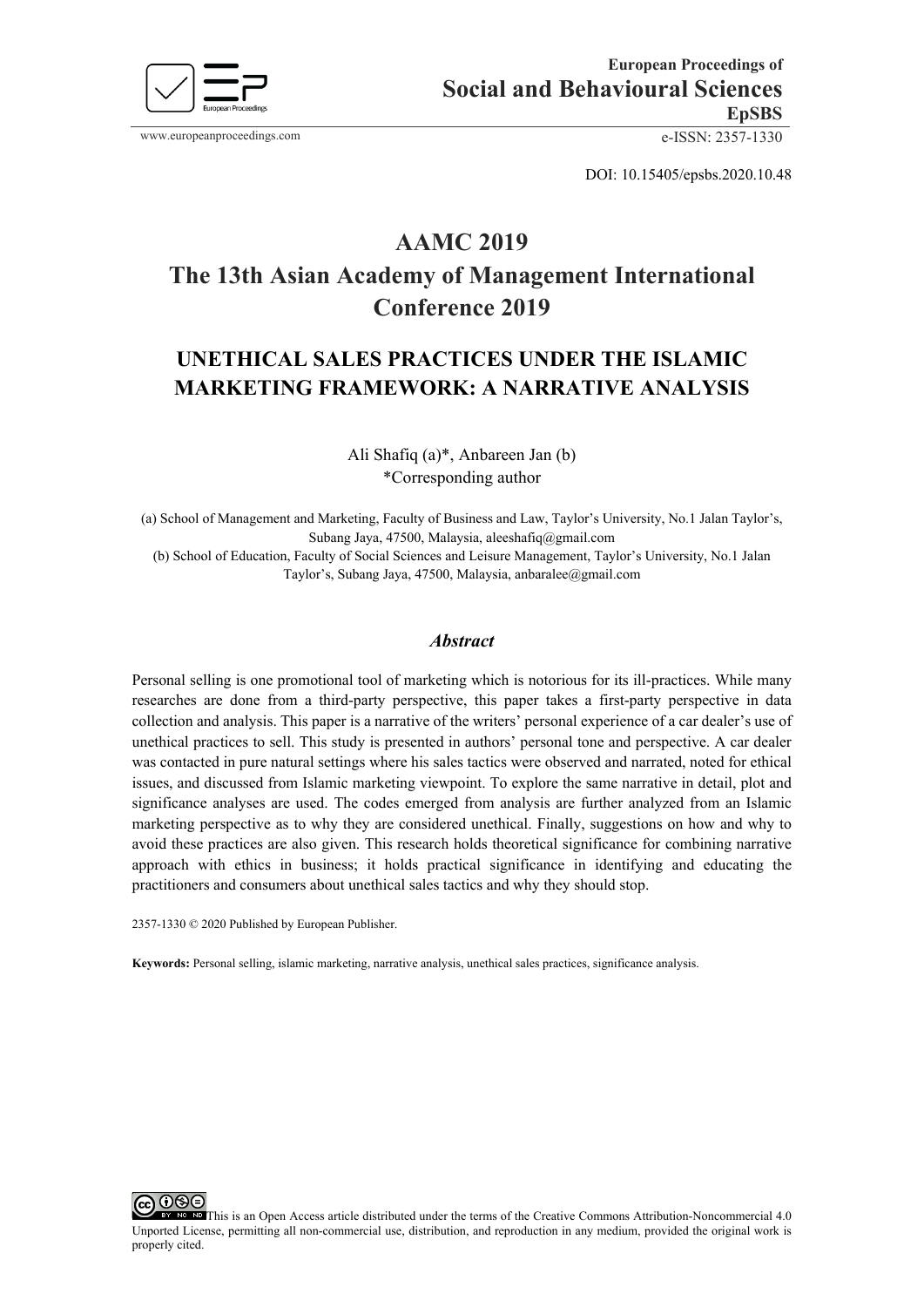#### **1. Introduction**

 The narratives are presented in first person (author's story) (Noy, 2003). Daiute (2014) says, "narratives are accounts of daily life, stories that spring from the imagination, vignettes of daily life, news reports of events of public interest, histories, gossip, and other oral and written accounts in past, present, and future p. 33). From the three methodological stances – sociocultural, naturalist, and literary (McAlpineab, 2016), Guba, 1985; Riessman, 2001). A car seller was contacted in natural settings for purchasing a car and his sales tactics were observed for identifying unethical practices. Communication and negotiation took place in completely natural settings which resulted in the narratives as mentioned below. This paper is a narrative of the author's personal experience of a salesperson's unethical sales tactics. time" (p. 2), and they help in integrating "past experience into meaningful learning" (McAlpineab, 2016, naturalist methodology was adopted to focus on the content of the narrative (Bamberg, 2012; Lincoln &

#### **2. Problem Statement**

#### **2.1. Ethics and Islamic marketing**

 light on the same subject from an Islamic marketing perspective. Islamic marketing understands the traditional marketing from a religious point of view. It follows the teachings mentioned in the Holy *Qur'an1* , evident in the *Sunnah*<sup>2</sup> of the Prophet Muhammad (Peace Be Upon Him)<sup>3</sup>, and explicated in the writings of Alserhan et al., 2016; Alom & Haque, 2011; Kadirov, 2014; Shamma & Maher, 2012; Süerdem, 2013) as 2018a; 2018b; Shafiq et al., 2017; Shafiq et al., 2015) and this stream of marketing is gaining momentum. Ethics in personal selling have always been an issue of concern in marketing. This narrative sheds the scholars. Many scholars have written on the same from conceptual perspective (see Abdullah, 2016; well as practical perspective (see Abdullah et al., 2019; Alserhan et al., 2018; Haque et al., 2017; Shafiq,

#### **3. Research Questions**

#### **3.1. In order to make a successful sale, what unethical tactics does a sales person resort to?**

 We meet sales personnel almost anytime we are buying something. Their sales tactics are something This question was answered using first-hand experience of dealing with a used-cars sales person. not new to criticism. Which tactics would they resort to on any given day, during any given negotiation?

#### **3.2. What is Islamic marketing stance on the unethical sales practices found?**

 mentioned above, Islamic marketing, even though generally treated as yet another stream of marketing, offers a dissenting point of view of explaining marketing practices. These are explained in the analysis. This objective looks into the unethical sales practices from the Islamic marketing paradigm. As

<sup>&</sup>lt;sup>1</sup> The Holy Book Muslims believe to be revealed by God (Allah) to the Final Messenger (Muhammad Peace Be Upon Him) for guiding mankind.

<sup>2</sup>The recorded actions and sayings of Prophet Muhammad (Peace Be Upon Him)

<sup>&</sup>lt;sup>3</sup> The one way Muslims show their respect to Prophet Muhammad (Peace Be Upon Him) by sending blessings upon him whenever his name is mentioned.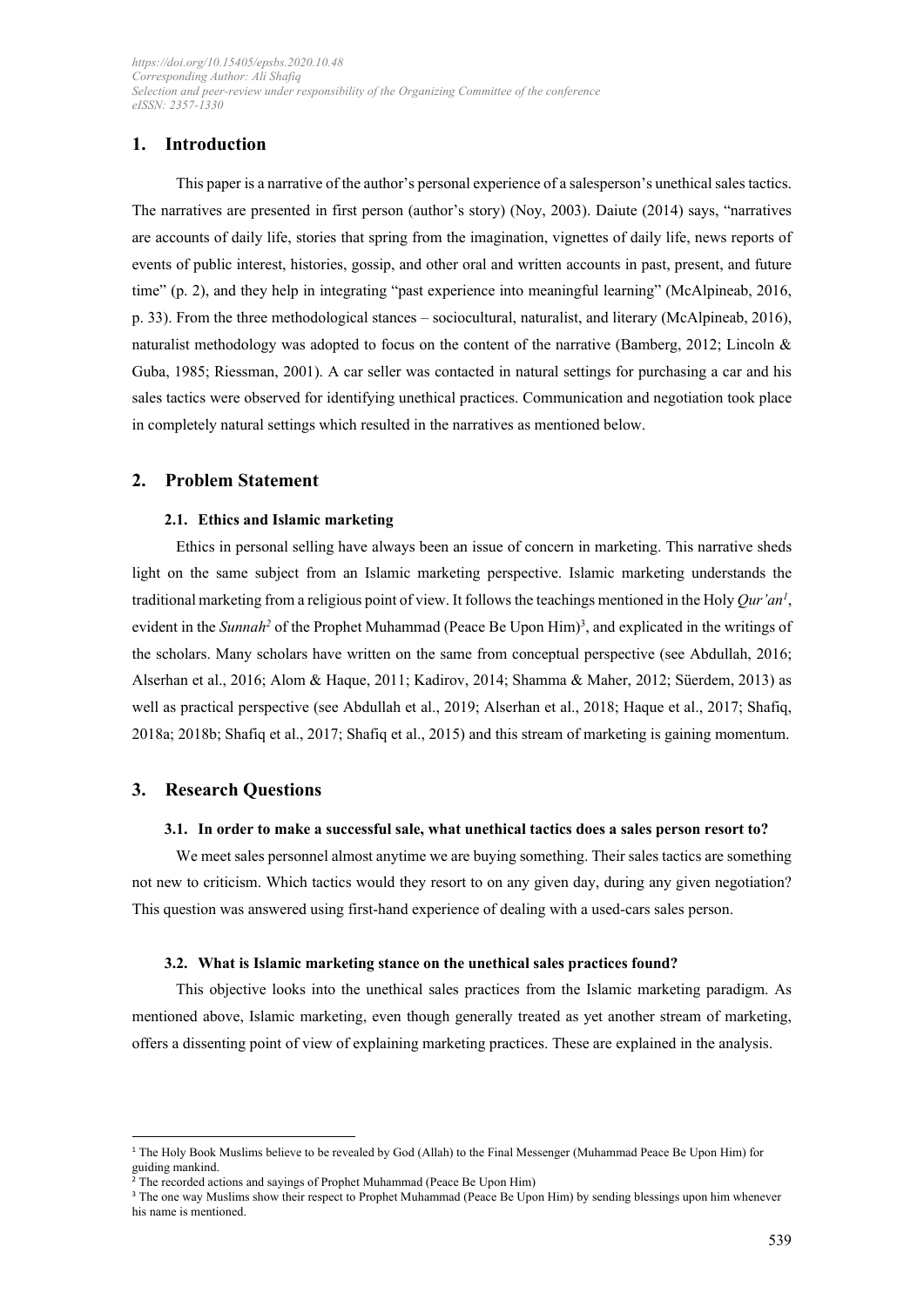#### **4. Purpose of the Study**

 This study was undertaken to identify and analyze the unethical tactics used by sales persons in their consumers, and to regulate the practitioners. daily routine in order to recommend solutions from an Islamic marketing perspective, to educate the

#### **5. Research Methods**

#### **5.1. Ethical considerations**

 "Narrative researchers have an ethical duty to protect the privacy and dignity of those whose lives we study to contribute to knowledge in our scholarly fields" (Josselson, 2007, p. 2). Since in most cases individuals might be recognized while the publication material might affect their reputation (Callary, 2013; character involved. Keeping the said principle in mind, the sales agent name has been kept confidential and Josselson, 2007), therefore, as a narrative researcher we are ethically bound to protect the identity of the assigned a pseudonym.

#### **5.2. Validity and Authenticity**

 Darawsheh, 2014; Denzin & Lincoln, 2008), hence being the narrator as well as researcher we will be which follows is written in first person and is based on the writer's personal experience. To authenticate the research, figure 01 is given. Other available images were not used to protect the identity of the seller. The interaction between the car dealer and researcher, as a narrator, explicitly answers the question "who Authenticity and accuracy enhance the validity of narrative research (Bignold & Su, 2013; responsible to make the narrative valid, authentic, and trustworthy (Polkinghorne, 1995). The narrative owns the story?" (Creswell, 2007).



**Figure 01.** Mileage claimed on the car selling website

#### **5.3. Background of the Showroom Narrative**

 In February 2019, I was in search of a used Ford Fiesta, sedan, Titanium variant. After an extensive hunt on the two most famous car selling websites of Malaysia, Mudah.my and Carlist.my, I shortlisted a few of them to visit and see. One of them was with a sales agent, Mr. T. I Whatsapped him to get the initial details about the car from which I was satisfied so I scheduled an appointment with him for February 08, 2019 at 3:00 pm at his car showroom. Even though my initial appointment with him was at 3:00 pm but I couldn't meet this deadline. As I was on my way to the destination, he called again at 4:20 pm to inquire. I was nearby so I told him that I am only 6 minutes away to which he informed me that he closes at 5:00 pm.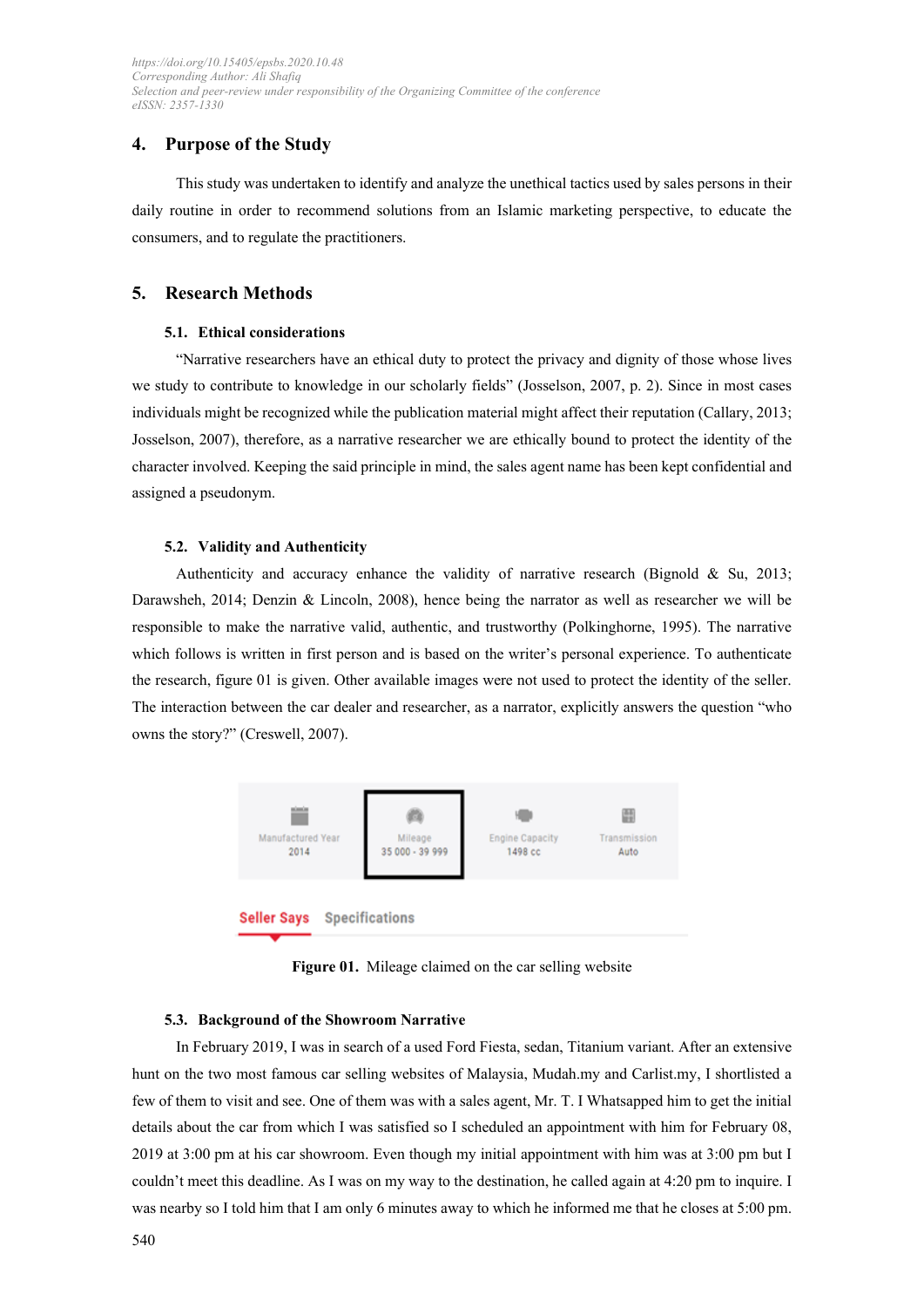I reached within 6 minutes, as estimated by my GPS. I had never met him before, but I almost recognition and beckoned me to come. It was a warm welcome. He much appreciated that I brought my family with me to see the car and started warming up by saying that he also has a family and how he takes them into consideration when making an important decision. Well, I did believe in him because of my presumption that sales agents will always try to relate the client's situation with their own in order to make the latter feel comfortable and gain their trust; and I might be wrong. guessed it was him since he was surrounded by 3-4 other customers and lots of cars. He smiled in

 here especially for you", he said with a warm smile. He unlocked the car for us and asked me to start the engine. The car was, undoubtedly, beautiful to look at, cleaned and all tidied up. It started seamlessly too. I turned on the AC and it was chilling. As I was inside the car, I couldn't quite hear the squeaking sound of the engine, until my wife, who till this point was outside the car, came to inquire. For a moment Mr. T cars. At idle start it makes these noises but after a while the noise is gone". Initially we believed in what he was saying but when the sound persisted he changed his stance: "Actually the car has been idle for quite long and that's why the sound of the timing belt. No worries, I will fix it for you before selling". "Your car is on that side", he walked me towards the far end of the showroom, "we have parked it pretended as if there wasn't any sound at all, but upon insisting he said: "this is normal with Ecoboost®

 As I was scanning through the interior of the car, my eyes went to the mileage the car has done. It showed that the car has completed 76,000 odd kilometers. Something seemed unfamiliar here as I didn't selling website. And I was right! The mileage written was 35,000-39,000 kilometers only (see figure 01). I told him that the mileage in the ad is different. He again went into denial claiming that I might be wrong, to which I showed him the picture. He went quiet, perhaps preparing a script on how to respond. What he said was nothing even near to what I expected: "it must have been a typing mistake, nothing to worry about. But this is the true mileage, no tampering. How can you trust a car made in 2013 and driven only 40,000 kilometers? They must have made it up for you". remember seeing this mileage. I took out the picture of the specifications which Mr. T had put on the car

 I inquired from Mr. T if I would get a trial period of 1 or 2 weeks after I purchase the car, in case there is some fault in it, so that I can revert to the showroom for fixing it. Mr. T's reply was: "two weeks! Not for two days, not for two hours even. We sell it as-it-is basis. We don't know how you drive so how can we give a warranty. Once you are out (of this showroom) the car is yours. You can take it to the company (Ford) and see if they have warranty".

#### **5.4. Plot Analysis**

 The plot is analyzed following Labov model (Cortazzi, 1993; Patterson, 2013) of narrative analysis (Table 01).

| <b>LADIC 01.</b> 110t / Mary 515 |                                                  |  |
|----------------------------------|--------------------------------------------------|--|
| <b>Plot Elements</b>             | <b>Showroom narrative</b>                        |  |
| Setting                          | At a showroom                                    |  |
| Character- Primary               | First person narrator                            |  |
|                                  | Other character (Salesperson Mr. T)              |  |
| Initiating action                | No worries, I will fix it for you before selling |  |
| Complicating action              | It must have been a typing mistake               |  |

 **Table 01.** Plot Analysis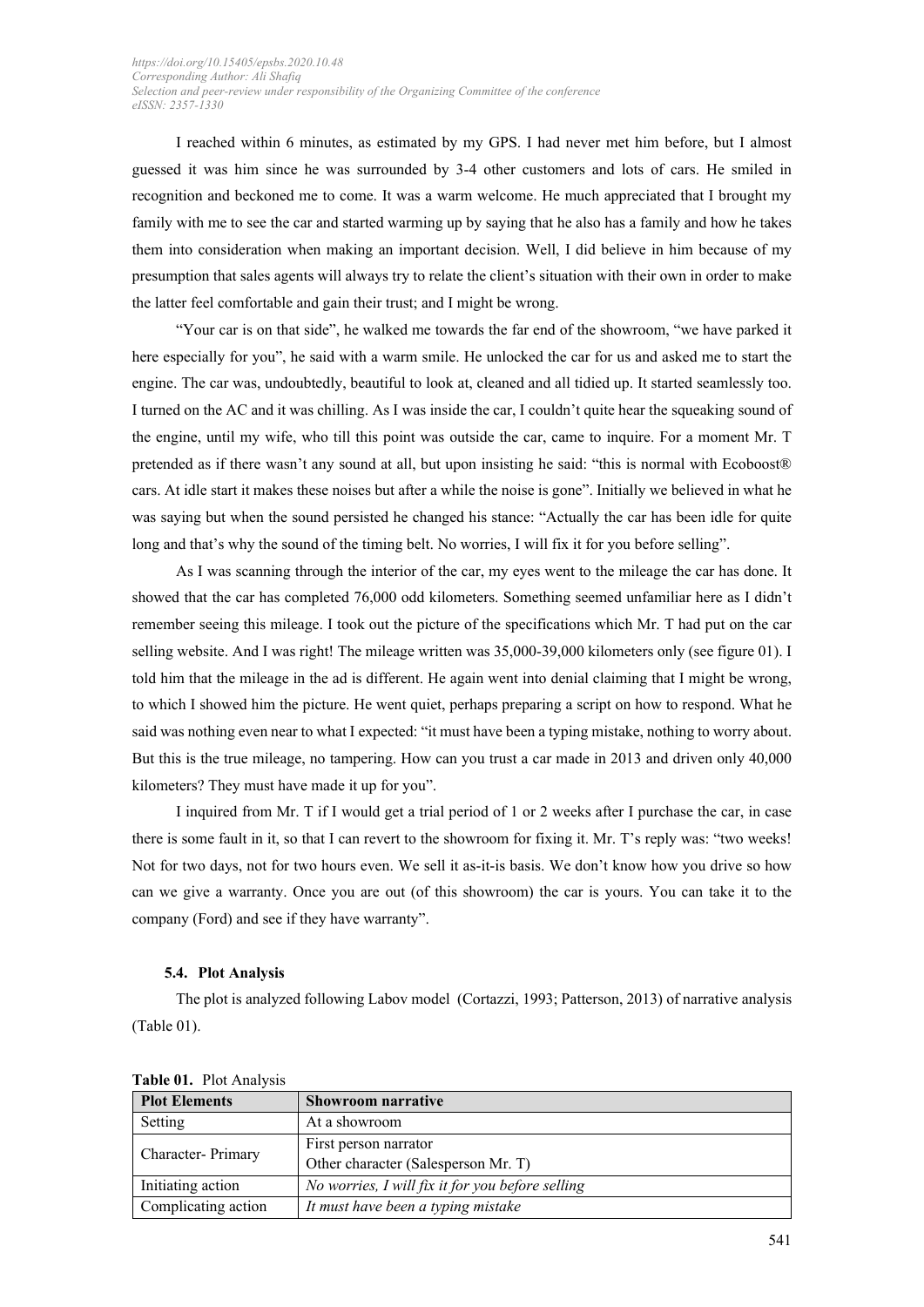| High Point (Climax) | Once you are out (of this showroom) the car is yours                                     |  |
|---------------------|------------------------------------------------------------------------------------------|--|
| Resolution strategy | Hatchback is not good as it is small, not good for familyit is good if you<br>are single |  |
| Resolution/Ending   | I should come there for a test drive and negotiate there                                 |  |
| Coda                | Driving again all the way for a test drive would mean that I will fall for it.           |  |

#### **5.5. Significance Analysis**

 Researchers apply significance analysis on narratives (Daiute, 2014) to evaluate the expressions and feelings in them (Josselson, 2007; Noy, 2003). Table 02 was formed when significance analysis was applied to the narratives. The emerged categories were further investigated under the light of Islamic marketing principles.

| <b>Evaluative devices</b> | Narrative about Mr. T                      | <b>Expected markers/ Islamic</b> |  |
|---------------------------|--------------------------------------------|----------------------------------|--|
| categories                |                                            | perspective                      |  |
| Psychological states      | No worries                                 | <b>Hiding Facts</b>              |  |
| Affective expression      | -your car<br>-especially for you           | Tactic to please the customer    |  |
| Cognitive expressions     | Nothing to worry about                     | Misrepresentation                |  |
| Speech                    | Must have been a typing mistake            | Perceived deception              |  |
| Intensifiers              | -It still makes it<br>-Yes. it's $2013/14$ | Misinformation                   |  |
| Causal connectors         | That's why the sound of the fan belt       | Hiding facts                     |  |
| Negations and hedges      | Not for two days, not for two hours even   | Responsibility of the product    |  |
| Qualifiers                | Yeah, trust me                             | Misinformation                   |  |
| Metaphors and sayings     | We don't know how you drive                | Responsibility of the product    |  |

 **Table 02.** Significance analysis by types of evaluative devices

#### **6. Findings**

#### **6.1. Incident of perceived lying**

 While he was taking me towards the car, I kept thinking that he has dedicated a special place for my 'to-be' car. But I felt utterly disappointed when I found that it was not any designated place rather a certain Well, he posted random pictures of the car on the car selling website. It was at the exact same position now as it was in those pictures. corner of the showroom where any car would be parked if it got a chance. How did I get to know this?

#### *Islamic marketing concern:*

 He didn't do anything special so why claim it! This may seem very simple and harmless tactic, but actually it is a lie to please the customer to make him feel special. Islamic marketing permits promotional activities, as long as they are telling the truth (Shafiq, 2018a; Shafiq et al., 2016) as truth is the foundation 704 ; *an-Nisā*: 95 ). Islamic marketing never permits telling a lie, even if it means losing a sale. of a Muslim's life (Haque et al., 2017). Allah Almighty commands people to speak only the truth (*al-Ahzāb*:

<sup>4 &</sup>quot;O ye who believe! Guard your duty to Allah. And speak words straight to the point."

<sup>&</sup>lt;sup>5</sup> "And let those fear (in their behavior toward orphans) who if they left behind them weak offspring would be afraid for them. So let them mind their duty to Allah, and speak justly."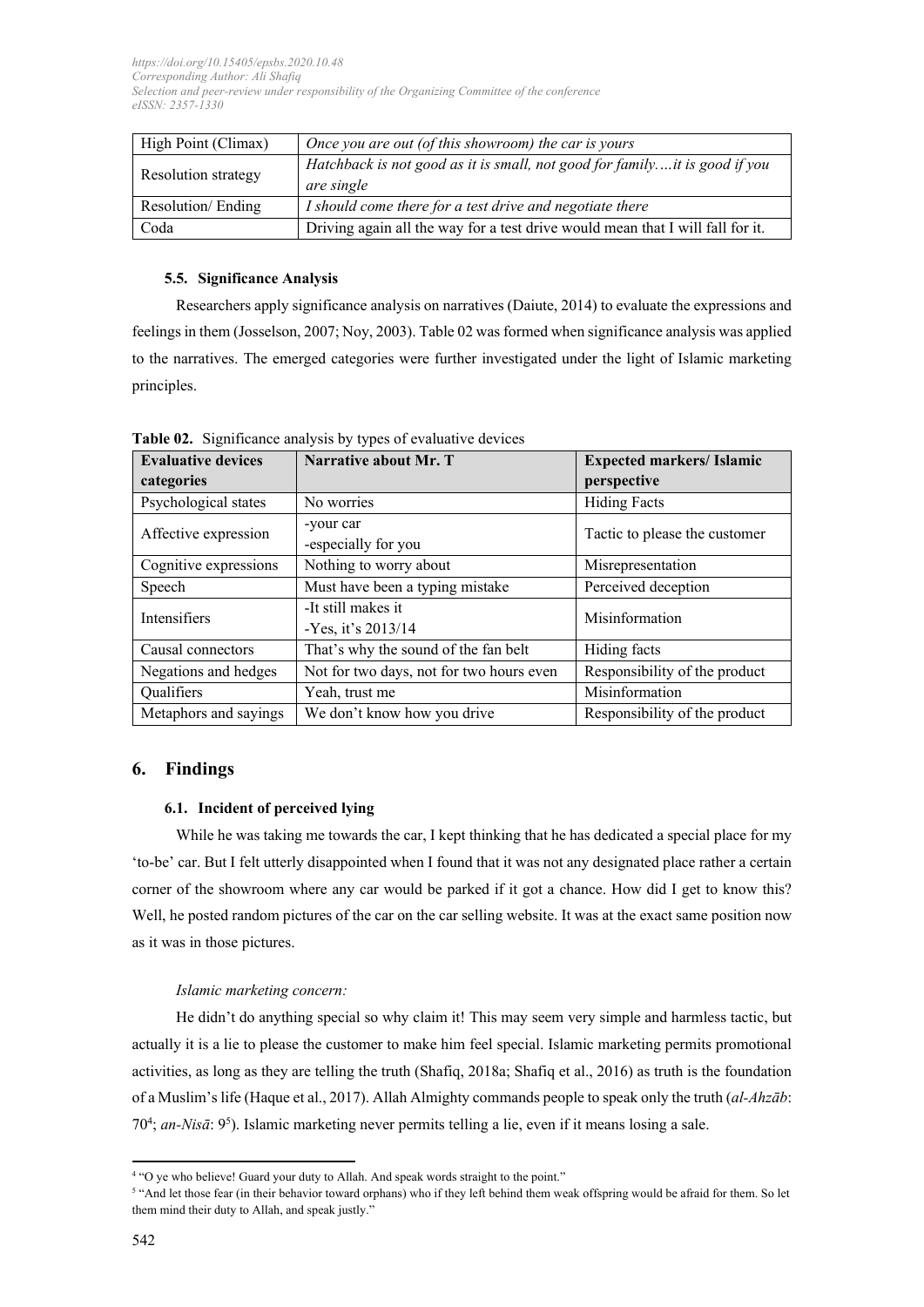#### **6.2. Incident of hiding facts**

 any such sound and then later gave a dubious reply (refer to narration above). At that moment, I thought to  myself, "*ah! So there is a problem actually which you were trying to hide at the first instance*". When I turned on the AC and my wife inquired about the squeaking sound, Mr. T first denied hearing

#### *Islamic marketing criticism:*

 Why hide a defect when you know it exists, while the customer cannot see it (Rice & Al-Mossawi, 2002; Shafiq, 2018a). From Islamic point of view, hiding a defect will sell the product but it will not have blessings (barakah) in it<sup>6</sup>. In contemporary business terms, you will lose the goodwill if you sell a defected 2016). The Prophet Muhammad (Peace Be Upon Him) used to tell all the defects of his products before selling so that there wouldn't be even a hint of cheating in his transactions (Arham, 2010; Haque et al., 2017; Kartajaya & Sula, 2006). This was done to safeguard the interest of the buyer and to demonstrate that trust is more important than bigger profits, as the buyer would trust him for not hiding the truth. item without revealing its defects. This is explicitly forbidden in Islamic marketing (Abuznaid, 2012; Beekun, 2003; Hakim et al., 2011; Haque et al., 2017; Haque et al., 2011; Shafiq, 2018a; Shafiq et al.,

#### **6.3. Incident of perceived deception**

 understand the fact that he was trying to hide behind his 'true mileage' claim and ignoring the bait he actually set – another ill-practice in sales. The difference between the exact mileage and the mileage given in the ad was pretty obvious to

 Another similar incident was found when the seller wrote the year of make. While it was stated as 2014 in the ad, the actual year of make in the documents was 2013 and only the registration was done in 2014. Upon identifying this inconsistency, his response was: "Yes, it's 2013/14".

#### *Islamic marketing concern:*

 This is an example of (perceived) deception. The potential buyers were lured in to see a car with low mileage, while actually the mileage was more than double of what was stated. The seller knew about it but purposely did not write it in the ad in order not to repel the potential buyers.

 Similarly, the second incident is also an example of deception, where the actual year of make is different than what was written in the ad, perhaps for the same reason as the first one.

 Deception is outrightly prohibited in Islamic marketing (Abdullah & Ismail, 2011; Abuznaid, 2012; Al-Buraey, 2004; Anwar & Saeed, 1996; Arham, 2010; Bari & Abbas, 2011; Behravan et al., 2012; Damirchi & Shafai, 2011; Hassan et al., 2008; Haque et al., 2011; Rice & Al-Mossawi, 2002; Shafiq et al., 2016) and is tantamount to lying. And lying is one trait that both, the Holy Qur'an and the Sunnah of Prophet Muhammad (Peace Be Upon Him) have very strictly reprimanded.

 ibn al Khattāb when a man selling water-diluted milk was punished by 'Umar, the reason not being that it was not safe for 6 Prophet Muhammad (Peace be Upon Him) said the following about trade: "If both the parties spoke the truth and describe the defects and qualities (of the goods), then they would be blessed in their transaction, and if they told lies or hide something, then the blessings of their transactions will be lost." In the same line, Beekun (2003) narrates an incident that took place at the time of 'Umar consumption, but because the ratio of milk and water was not revealed to the buyers (Shafiq, 2018).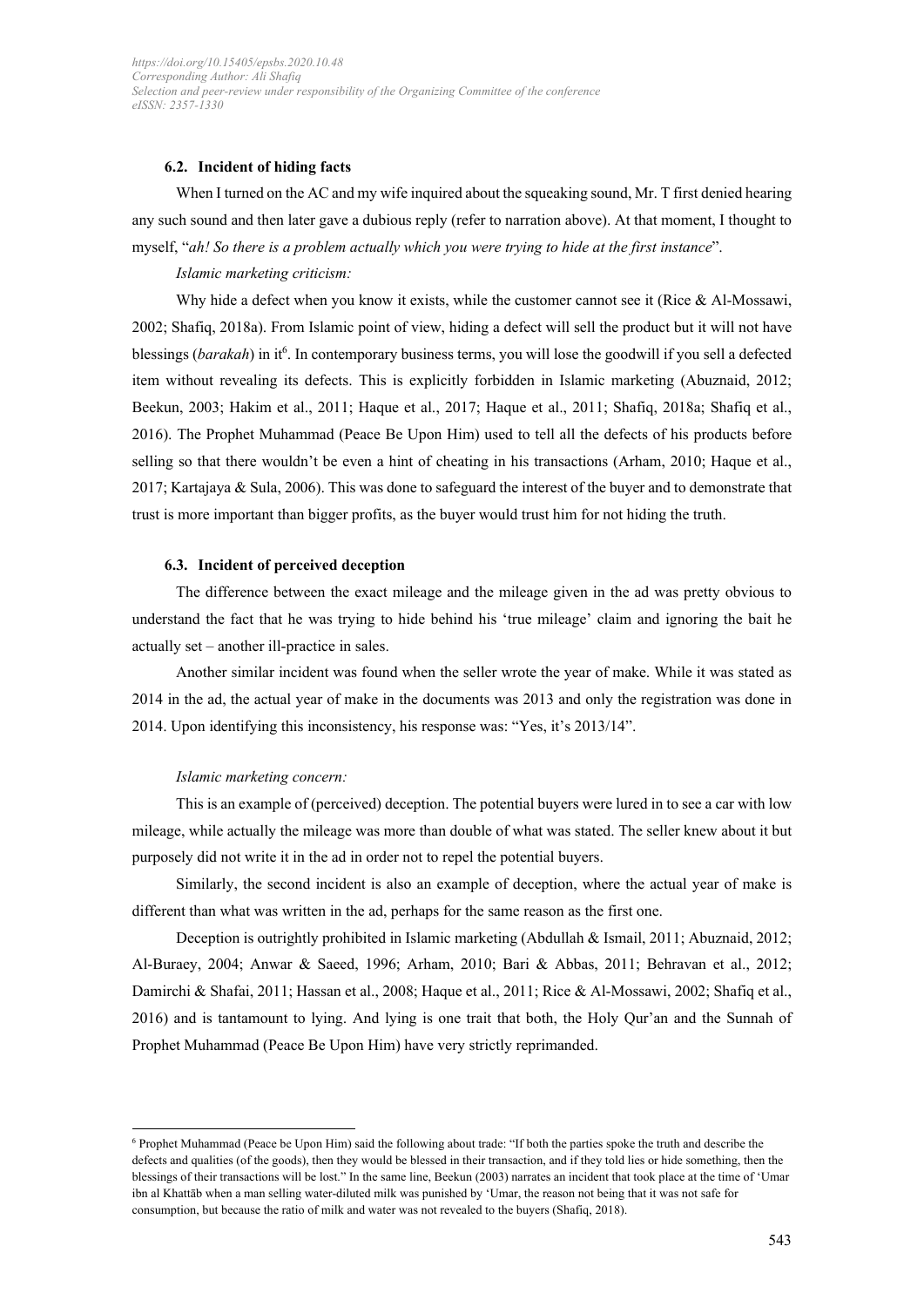#### **6.4. Incidents of perceived misinformation**

- **Incident 1**: Ford had stopped selling its Fiesta sedan model in 2015. Afterwards it only produced claim saying: "no, it still makes it! Yeah, trust me, it still has." "Okay…" I made a note to myself, "now something is really fishy." the hatchback version. I knew it, but for the sake of conversation as well as exploring more I asked Mr. T why Ford stopped selling its sedan version. Mr. T was very quick in negating my
- **Incident 2**: The ad said that this car (which is a sedan version) comes with an Ecoboost® engine. Mr. T also repeatedly claimed the same, at least thrice (if I remember correctly), during his sales pitch. Well, I had also done my little research and knew that this engine does not come in sedan cars, but only hatchbacks; I told him the same, but who can out-argue a sales agent who is aiming to win! So he insisted that this is Ecoboost®.

 These incidents of misinformation were based on the premise that customers who don't know much can easily be cheated by misinformation. Had I not done my 'research' on the car I would have simply believed in whatever he was saying and ended up in giving a favorable evaluation to the car.

#### *Islamic marketing concern:*

 When selling a product, it is vital to take care of the interest and rights of the customer. It is the duty of the seller to tell everything about the product to the customer and where information is lacking the seller should remain quite or get more information before claiming anything; but giving out false, half-true, or non-evidence based information is not an Islamic way of selling (Abuznaid, 2012; Anwar & Saeed, 1996; Damirchi & Shafai, 2011; Hakim et al., 2011; Hassan et al., 2008; Haque et al., 2011; Saeed et al., 2001).

 notion of justice comes into play. Justice has been emphasized numerous times in the Holy Qur'an, such as: "and when you speak (make sure that you) speak with justice" (al-An'ām: 152). Over praising or exaggeration can be a tricky terrain. It is allowed under certain conditions (see Shafiq 2018a for details) but information is given to the customers. Shafiq et al. (2016) equates such situation to exaggeration. If taken in light of exaggeration, the it is better to avoid it. In Islamic transactions it is utmost necessary that only the true and authentic

#### **6.5. Incidents of pressure selling (hard-sell approach)**

 At multiple instances, I felt Mr. T used pressure selling tactics to force me take a decision in his favor. The following elaborate those instances:

**Incident 1**: I noticed that there were many other Ford Fiestas (at least 2 hatchbacks and 1 sedan) in his showroom. I inquired about one of the hatchbacks as I liked its design more than the sedan. But his evaluation of hatchback was not very favorable: "Hatchback is not good as it is small; not good for family. It is not very comfortable. You see, the [rear] seats are just above the [rear] tires… it is good if you are single." As for the other sedan (older variant) he didn't even let us see it and kept on insisting that the one that we initially came for is newer and is Titanium version with Ecoboost® engine. Why he didn't let me see them? My wife told that she saw a few other potential customers inspecting these older versions. Reading Mr. T's mind would sound like this: 'I should let Ali concentrate on this car only and not give him any choices, especially when there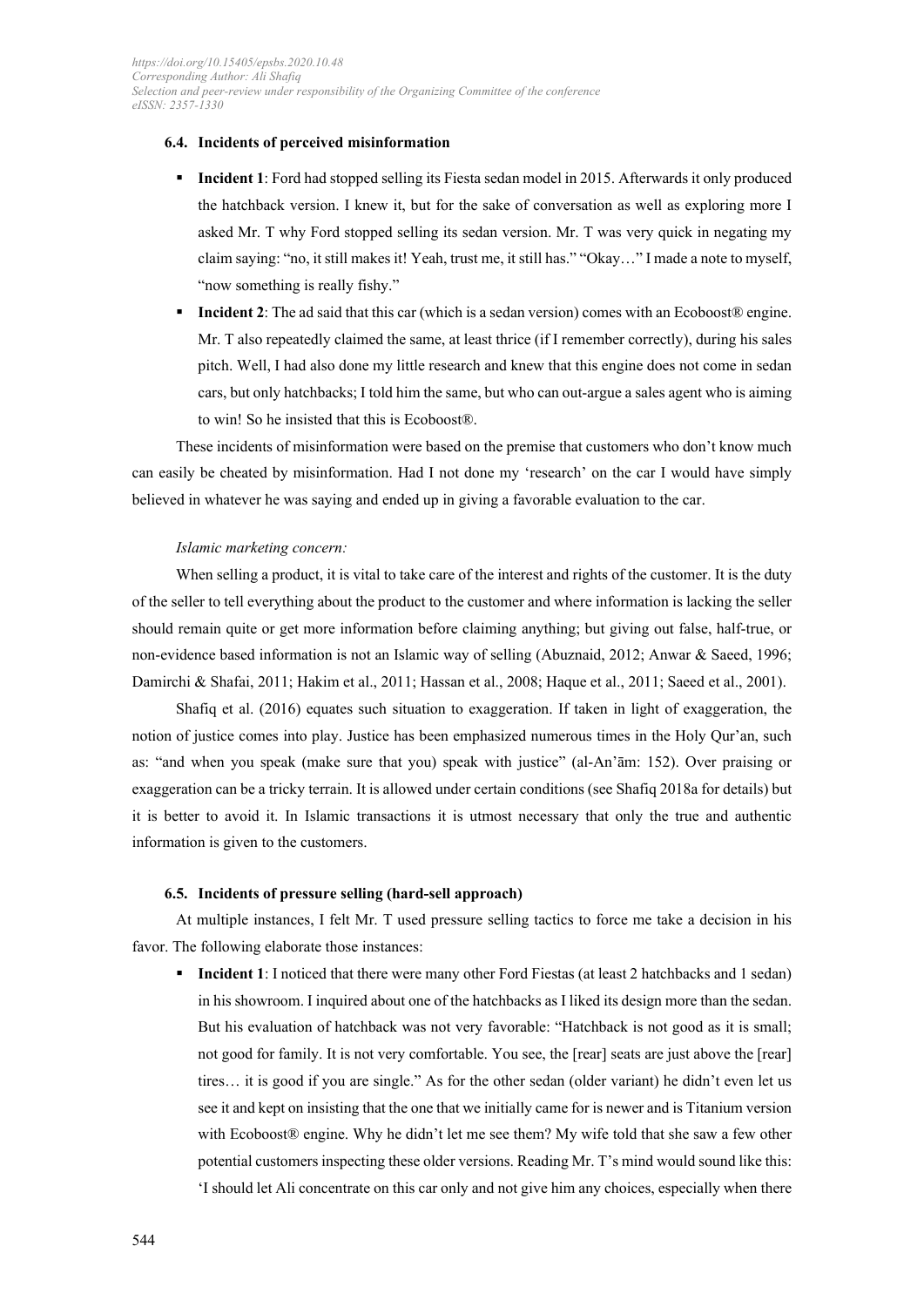are other customers willing to buy those ones. This is how I can make him decide in favor of this car.'

- **Incident 2**: I requested for a test drive and he insisted on getting a deal first. It was my right to get a feel of the car before actually making a deal but he didn't allow. This was again a pressure tactic to make me decide in haste.
- about my decision. By this time I was almost through a successful negotiation for another car. I told him the same that if he gives me his car at price X, I will consider it. His stance was that I should come over to his showroom for a test drive and let's negotiate there. I knew it was pressure selling and not worthwhile. I was living about 40 kilometers away and driving again all the way there was bound to get a good result for him; after all, I wouldn't drive this far in vain. **Incident 3**: He called me again the next day (February 9, 2019) at around 2:30 pm inquiring

#### *Islamic marketing criticism:*

 Seller has no right to pressurize the buyer into a purchase. His job is to give fair and true information about products, without manipulating the situation to his favor. This is equal to cheating in Islamic business ethics.

#### **7. Conclusion**

 This research explicated how sales personnel resort to unethical practices for their gain. In order to do so, a first-person narrative approach was used which helped in understanding and explaining the phenomenon. The observations were then analyzed using Islamic marketing principles to comment on their ethicality.

 Our behaviors are, most of the time, by choice. We decide what we want to get the desired consequence relationship. Sales personnel resort to unethical practices by choice too because they know performing certain behaviors are likely to result in desired consequences, as found in this research. When looked at from an Islamic marketing lens, these unethical practices result in dual-loss – one here, the other in the Hereafter. Logically, Muslims should be the last to perform such practices, if any. For their religion very clearly prevents them from doing so and warns them of severe punishment. consequences. Typically, these behaviors are guided by previous experience which distill the behaviour

 This research, hopefully, will make the readers (and if there are any sales agents reading this) realize their mistakes and help to improve their ethical conduct. It will also fill a literature gap where first-person narrative analysis is generally missing from research. It will also open up the possibility of conducting dominated by surveys or secondary data. research in more 'experiential' circumstances in the field of Islamic marketing, which is currently

 P.S. If you are wondering about my decision, I did not buy the car from our dear friend Mr. T. I just could not be satisfied with his car nor his selling tactics. Had one of these things be satisfying, I would have given my decision in his favor. given my decision in his favor.<br>
545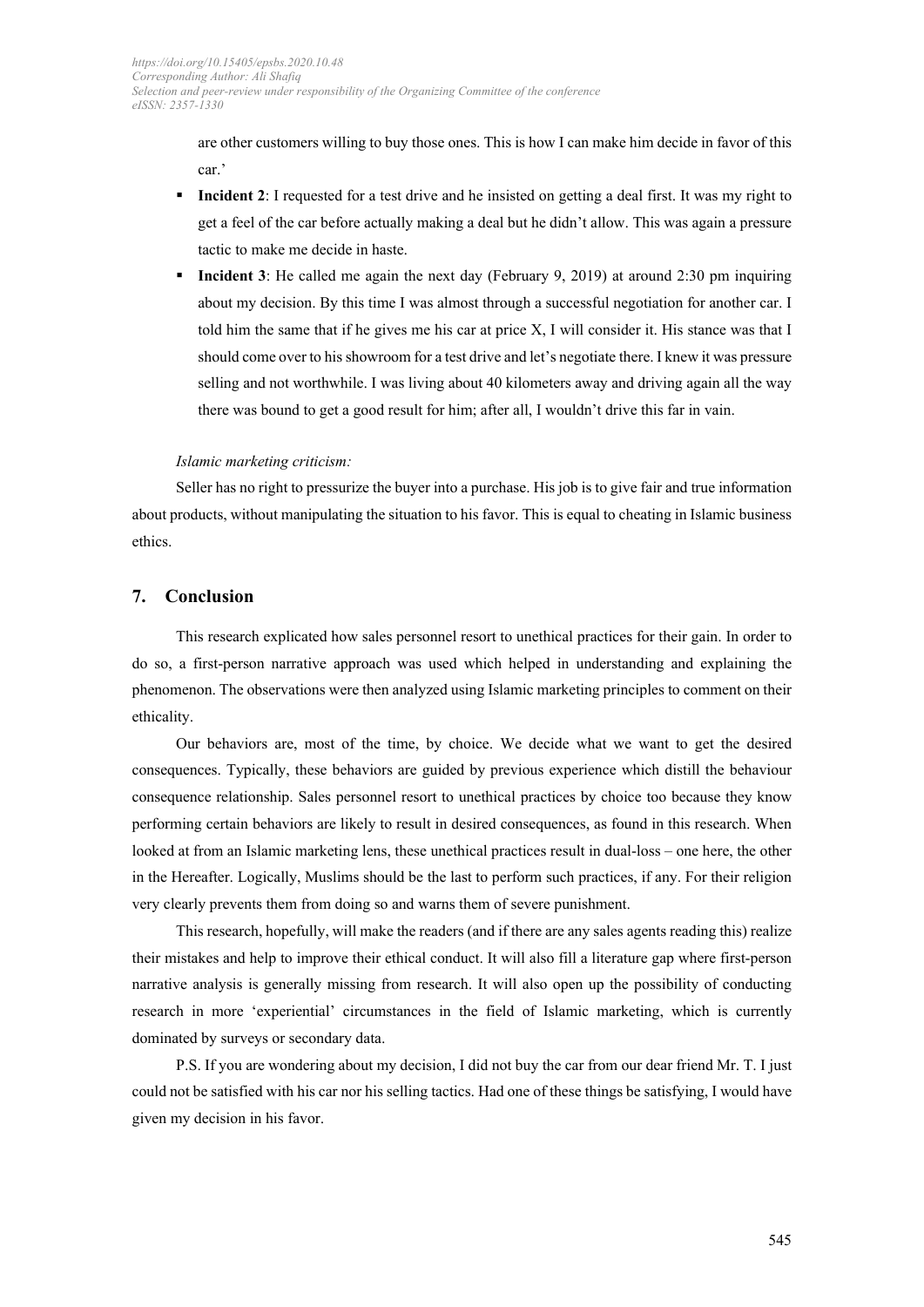#### **References**

- Abdullah, J. B. (2016). Revisiting Exchange Concept: A Rationale for Marketing Mix in Islamic Marketing.  In *Konferensi Antarabangsa Islam Borneo Ke-9* (pp. 70-77). Banjarmasin.
- Abdullah, K., & Ismail, Y. (2011). Malaysian Consumers' Experience with Deceptive Marketing Practices of Sellers - An Islamic Perspective. In O. M. Zain (Ed.), *Readings in Marketing: An Islamic Perspective* (pp. 247-275). IIUM Press.
- Abdullah, K., Haque, A., Ahmed, F., & Shafiq, A. (2019). Towards Devising Islamic Advertising Theory. In F. Hassan, I. Osman, E. S. Kassim, B. Haris, & R. Hassan (Eds.), *Contemporary Management and Science Issues in the Halal Industry* (pp. 121-137). Springer. https://doi.org/10.1007/978-981- 13-2677-6\_11
- Abuznaid, S. (2012). Islamic Marketing: Addressing the Muslim Market. *An-Najah University Journal of Research (Humanities), 26*(6), 1473-1503.
- Al-Buraey, M. A. (2004). Marketing Mix Management from an Islamic Perspective: Some Insights. *Journal of International Marketing and Marketing Research, 29*(31), 1-23.
- Alom, M. M., & Haque, M. S. (2011). Marketing: An Islamic Perspective. *World Journal of Social Sciences, 1*(3), 71-81.
- Alserhan, B. A., Althawadi, O. M., & Boulanouar, A. W. (2016). Theories of Islamic marketing.  *International Journal Islamic Marketing and Branding, 1*(4), 297-304.
- Alserhan, B. A., Wood, B. P., Rutter, R., Halkias, D., Terzi, H., & Al Serhan, O. (2018). The transparency of Islamic hotels: "Nice Islam" and the "self‐orientalizing" of Muslims? *International Journal of Tourism Research, 20*(4), 1-13. https://doi.org/10.1002/jtr.2197
- Anwar, M., & Saeed, M. (1996). Promotional Tools of Marketing: An Islamic Perspective. *Intellectual Discourse. 4*, 15-30.
- Arham, M. (2010). Islamic perspectives on marketing. *Journal of Islamic Marketing, 1*(2), 149-164.
- Bamberg, M. (2012). Narrative Analysis. In *APA handbook of research methods in psychology* (Vol. 2, pp. 77-94). APA Press.
- Bari, A., & Abbas, R. Z. (2011). Advertisement & Islam: A Muslim World Perspective. *Australian Journal of Business and Management Research, 1*(6), 152-157.
- Beekun, R. I. (2003). *Islamic Business Ethics.* Goodword Books Pvt. Ltd.
- Behravan, N., Jamalzadeh, M., & Masoudi, R. (2012). A Review Study of Developing an Advertising Strategy for Westerner's Companies among Middle East Countries: the Islamic Perspective.  *Information Management and Business Review, 4*(3), 107-113.
- Bignold, W., & Su, F. (2013). The role of the narrator in narrative inquiry in education: construction and co-construction in two case studies. *International Journal of Research, 36*(4), 400-414. htpps://doi.org/10.1080/1743727X.2013.773508
- Callary, B. (2013). Three Ethical Issues in Narrative Research of Women Coaches' Lifelong Learning. *The Qualitative Report, 18*(50), 1-14.
- Cortazzi, M. (1993). *Narrative Analysis.* The Falmer Press.
- Creswell, J. W. (2007). *Qualitative inquiry and Research design: Choosing among five approaches* (2nd ed.). SAGE Publications.
- Daiute, C. (2014). *Narrative Inquiry: A Dynamic Approach.* SAGE Publications, Inc.
- Damirchi, G. V., & Shafai, J. (2011). A Guideline to Islamic Marketing Mix. *Interdisciplinary Journal of Contemporary Research in Business, 3*(3), 1339-1347.
- Darawsheh, W. (2014). Reflexivity in research: Promoting rigour, reliability and validity in qualitative research. *International Journal of Therapy and Rehabilitation, 21*(12), 560-568. htpps://doi.org/10.12968/ijtr.2014.21.12.560
- Denzin, N. K., & Lincoln, Y. S. (Eds.). (2008). *Collecting and Interpreting Qualitative Materials* (3rd ed.). SAGE Publications.
- Hakim, S. A., Bhatti, O. K., & Al-Jubari, I. (2011). Advertising of Islamic Banking products. *Annals of Management Research, 1*(2), 60-70.